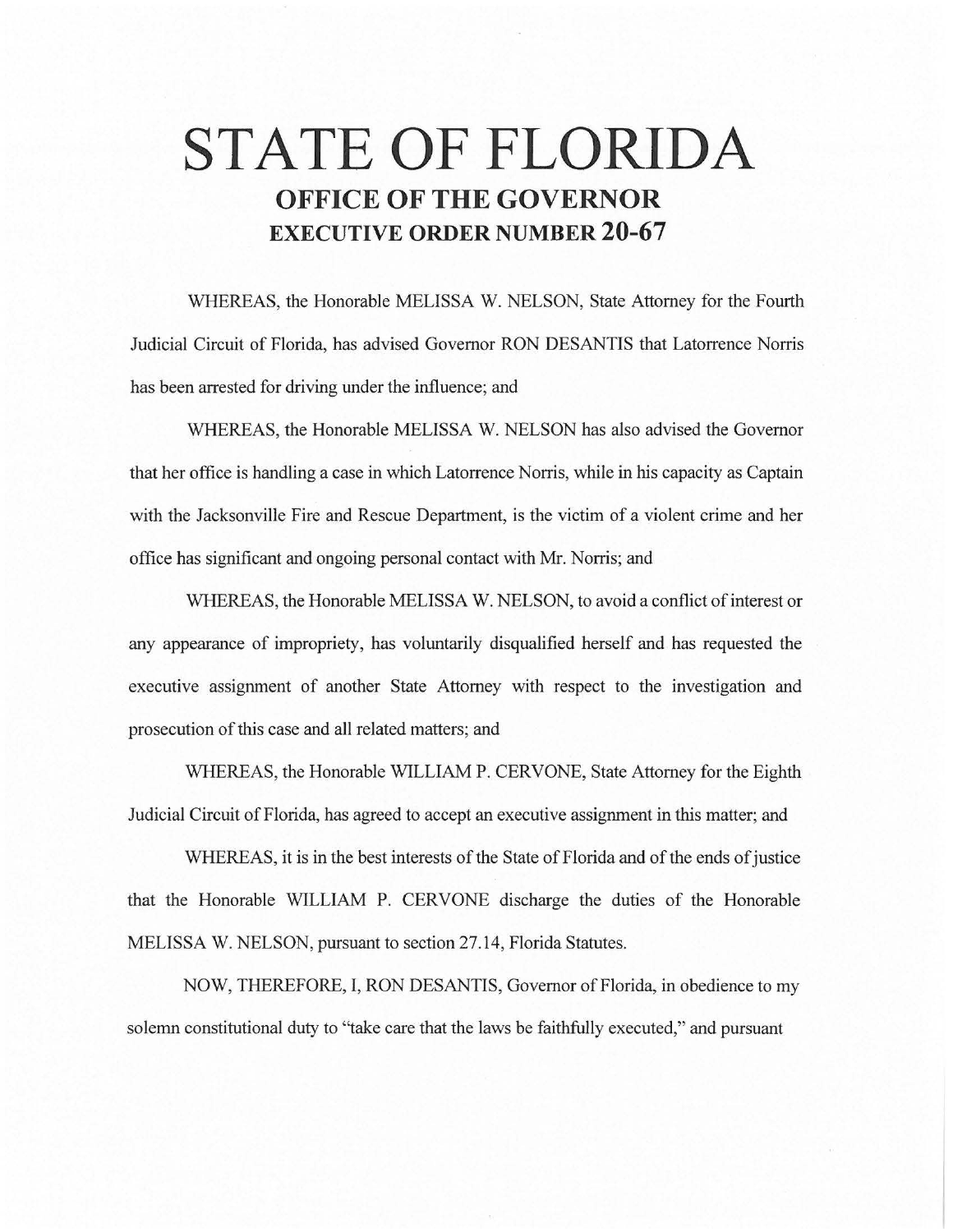to the Constitution and laws of the State of Florida, issue the following Executive Order, effective immediately:

## Section 1.

The Honorable WILLIAM P. CERVONE, State Attorney for the Eighth Judicial Circuit of Florida, referred to as the "Assigned State Attorney," is assigned to discharge the duties of the Honorable MELISSA W. NELSON, State Attorney for the Fourth Judicial Circuit of Florida, as they relate to the investigation, prosecution, and all matters related to Latorrence Norris.

### Section 2.

The Assigned State Attorney or one or more Assistant State Attorneys and Investigators, who have been designated by the Assigned State Attorney, shall proceed immediately to the Fourth Judicial Circuit of Florida, and are vested with the authority to perform the duties prescribed herein.

#### Section 3.

All residents of the Fourth Judicial Circuit are requested, and all public officials are directed, to cooperate and render whatever assistance is necessary to the Assigned State Attorney, so that justice may be served.

## Section 4.

The period of this Executive Assignment shall be for one (1) year, to and including March 12, 2021.